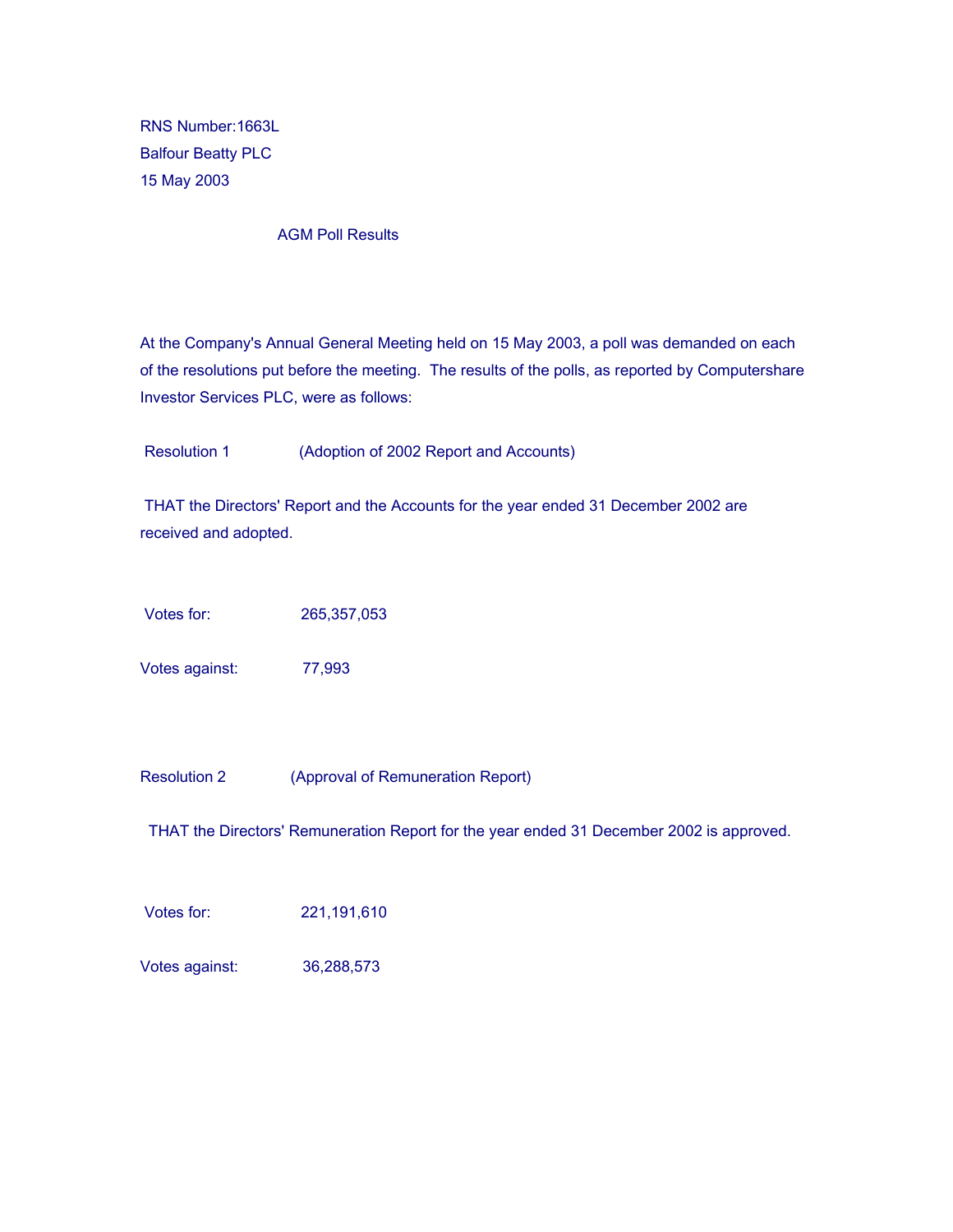## Resolution 3 (Declaration of final dividend)

 THAT the final dividend of 3.05p, net, per Ordinary Share recommended by the Directors is declared payable on 1 July 2003 to Ordinary Shareholders on the Register of Members at the close of business on 2 May 2003.

Votes for: 268,657,971

Votes against: 6,333

Resolution 4 (Re-election of Mr M K Eckersall)

 THAT Mr M K Eckersall, who retires under Article 96 of the Articles of Association of the Company and, being eligible, offers himself for re-election, is re-elected a Director of the Company.

Votes for: 266,615,908

Votes against: 2,046,335

Resolution 5 (Re-election of Mr I P Tyler)

 THAT Mr I P Tyler, who retires under Article 96 of the Articles of Association of the Company and, being eligible, offers himself for re-election, is re-elected a Director of the Company.

Votes for: 266,623,195

Votes against: 2,039,048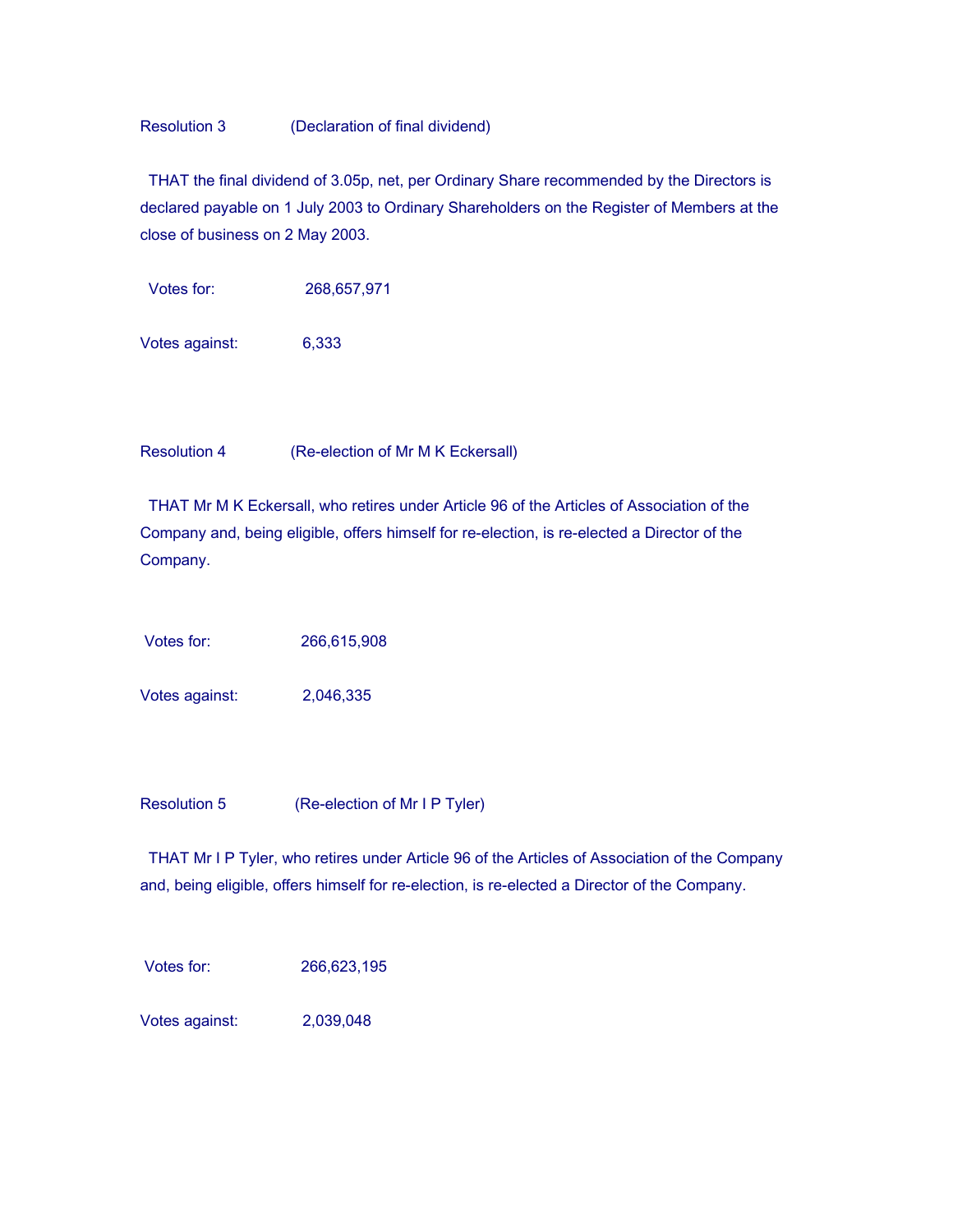Resolution 6 (Re-election of Mr P J L Zinkin)

 THAT Mr P J L Zinkin, who retires under Article 96 of the Articles of Association of the Company and, being eligible, offers himself for re-election, is re-elected a Director of the Company.

Votes for: 189,503,824

Votes against: 38,807,991

Resolution 7 (Election of Mr R Delbridge)

 THAT Mr R Delbridge, who retires under Article 102 of the Articles of Association of the Company and, being eligible, offers himself for election, is elected a Director of the Company.

Votes for: 266,616,521

Votes against: 2,046,041

Resolution 8 (Election of Mr A L P Rabin)

 THAT Mr A L P Rabin, who retires under Article 102 of the Articles of Association of the Company and, being eligible, offers himself for election, is elected a Director of the Company.

Votes for: 266,623,191

Votes against: 2,039,371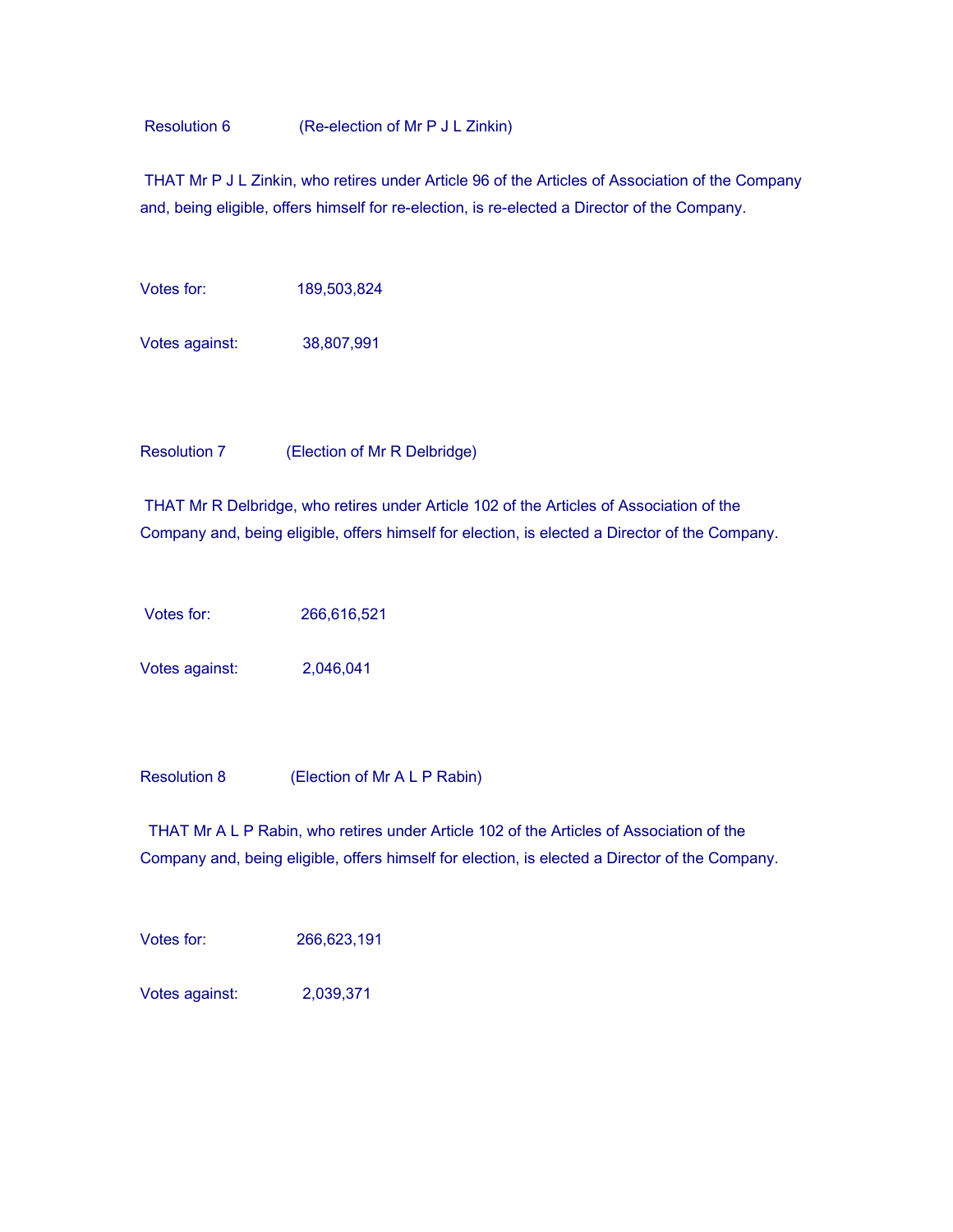## Resolution 9 (Election of Mr A J Wivell)

 THAT Mr A J Wivell, who retires under Article 102 of the Articles of Association of the Company and, being eligible, offers himself for election, is elected a Director of the Company.

Votes for: 260,391,360

Votes against: 2,197,784

Resolution 10 (Election of Sir David Wright)

THAT Sir David Wright, who retires under Article 102 of the Articles of Association of the Company and, being eligible, offers himself for election, is elected a Director of the Company.

Votes for: 266,335,801

Votes against: 2,326,442

Resolution 11 (Re-appointment of auditors)

 THAT Deloitte & Touche be re-appointed Auditors of the Company from the end of this Annual General Meeting until the conclusion of the General Meeting at which the next Directors' Report and Accounts are laid.

Votes for: 264,216,145

Votes against: 4,118,298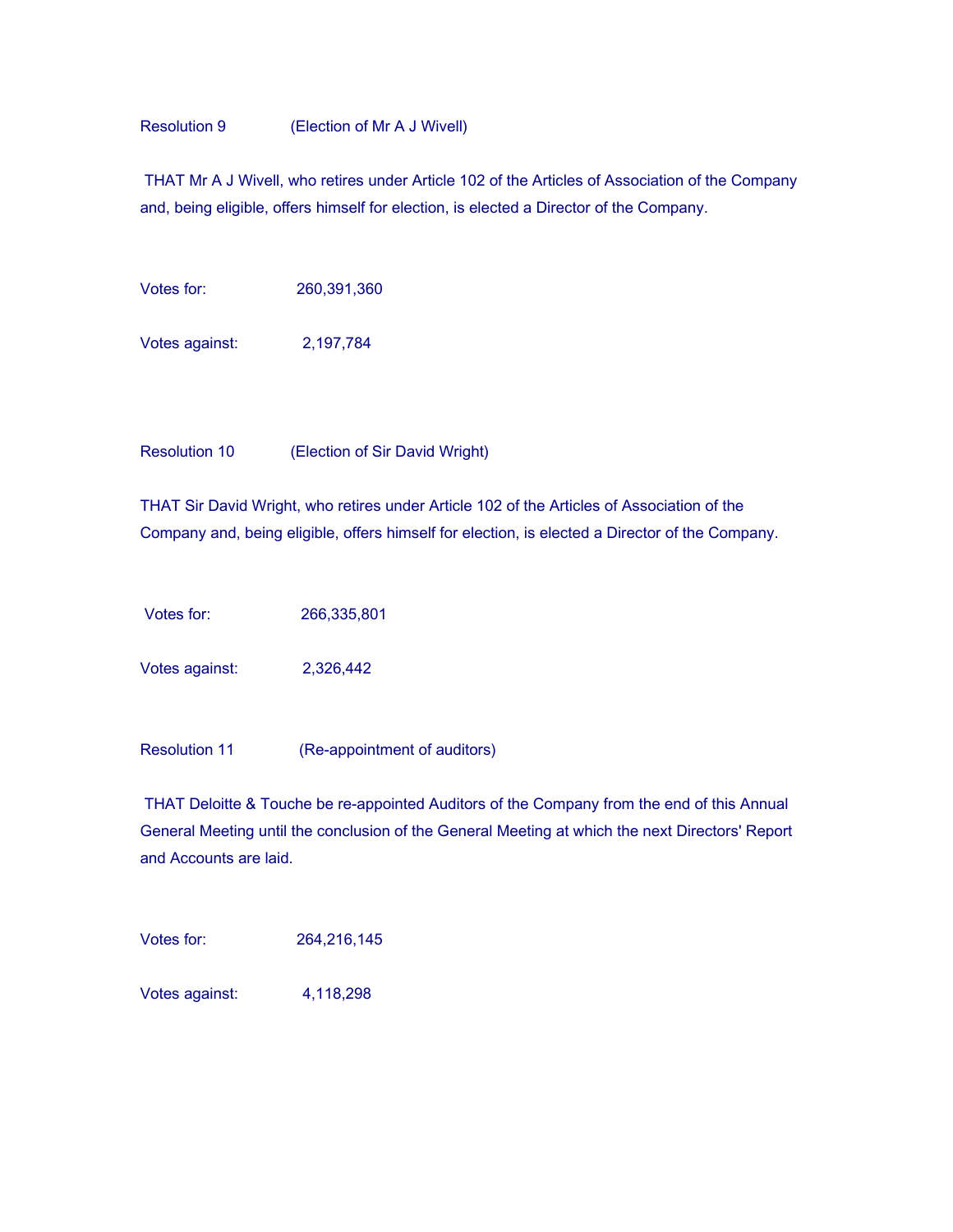## Resolution 12 (Authority to allot unissued shares)

 THAT the Directors be authorised in the terms of paragraph (B)(i) of Article 11 of the Company's Articles of Association to allot relevant securities for the period beginning on 15 May 2003 and ending at the conclusion of the Company's Annual General Meeting to be held in 2008, or, if earlier, on 15 May 2008 and for such period the Section 80 Amount (as defined in paragraph (B)(iii) of that Article) shall be £69,247,099, such authority to replace the authority to allot relevant securities granted by Resolution 8 passed at the Annual General Meeting of the Company held on 16 May 2002.

Votes for: 268,503,529

Votes against: 160,593

Resolution 13 (Authority to allot shares for cash)

 THAT, subject to and conditional upon the passing of Resolution 12 set out in this Notice of Annual General Meeting dated 8 April 2003, the Directors be empowered in the terms of paragraph (B)(ii) of Article 11 of the Company's Articles of Association to allot equity securities pursuant to the authority granted by that Resolution wholly for cash for the period beginning on 15 May 2003 and ending at the conclusion of the Company's Annual General Meeting to be held in 2004 or, if earlier, on 15 August 2004 and for such period the Section 89 Amount (as defined in paragraph (B)(iii) of that Article) shall be £10,387,064.

Votes for: 268,285,015

Votes against: 380,128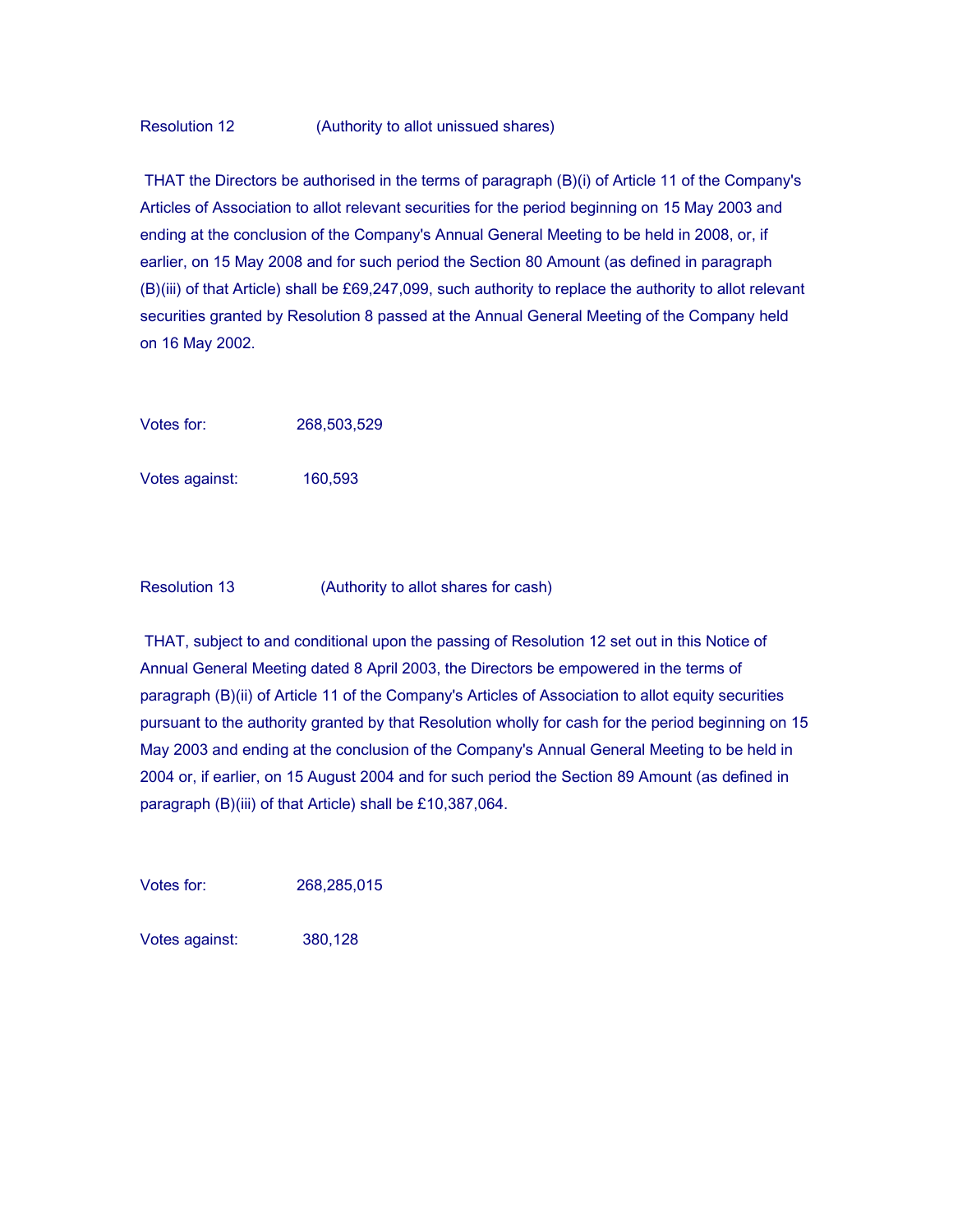Resolution 14 (Authority to purchase Ordinary and Preference Shares)

 THAT, pursuant to Article 7 of the Company's Articles of Association and subject to and conditional upon the passing of the Extraordinary Resolution set out in the Notice dated 8 April 2003 convening a Separate Class Meeting of the holders of the Cumulative Convertible Redeemable Preference Shares of 1p each in the Company (the "Convertible Preference Shares"), the Company be and is hereby generally and unconditionally authorised for the purpose of Section 166 of the Companies Act 1985 to make one or more market purchases (within the meaning of Section 163(3) of that Act) of ordinary shares of 50p each in the Company (the " Ordinary Shares") and/or Convertible Preference Shares in the Company on the following terms:

(a) the maximum number of ordinary shares hereby authorised to be purchased is 41,550,750 and the maximum number of Convertible Preference Shares hereby authorised to be purchased is 22,448,679;

 (b) the maximum price (exclusive of expenses) which may be paid for a share shall be not more than 5% above the average of the market value of a share of the same class for the five business days immediately preceding the date on which such share is contracted to be purchased;

(c) the minimum price (exclusive of expenses) which may be paid for a share is its nominal value;

 (d) unless previously varied, revoked or renewed, the authority hereby conferred shall expire at the conclusion of the Annual General Meeting of the Company to be held in 2004 or on 15 November 2004, whichever shall be the earlier; and,

(e) the Company may make a contract or contracts to purchase shares under the authority hereby conferred prior to the expiry of such authority which will or may be executed wholly or partly after the expiry of such authority and may purchase shares in pursuance of any such contract or contracts.